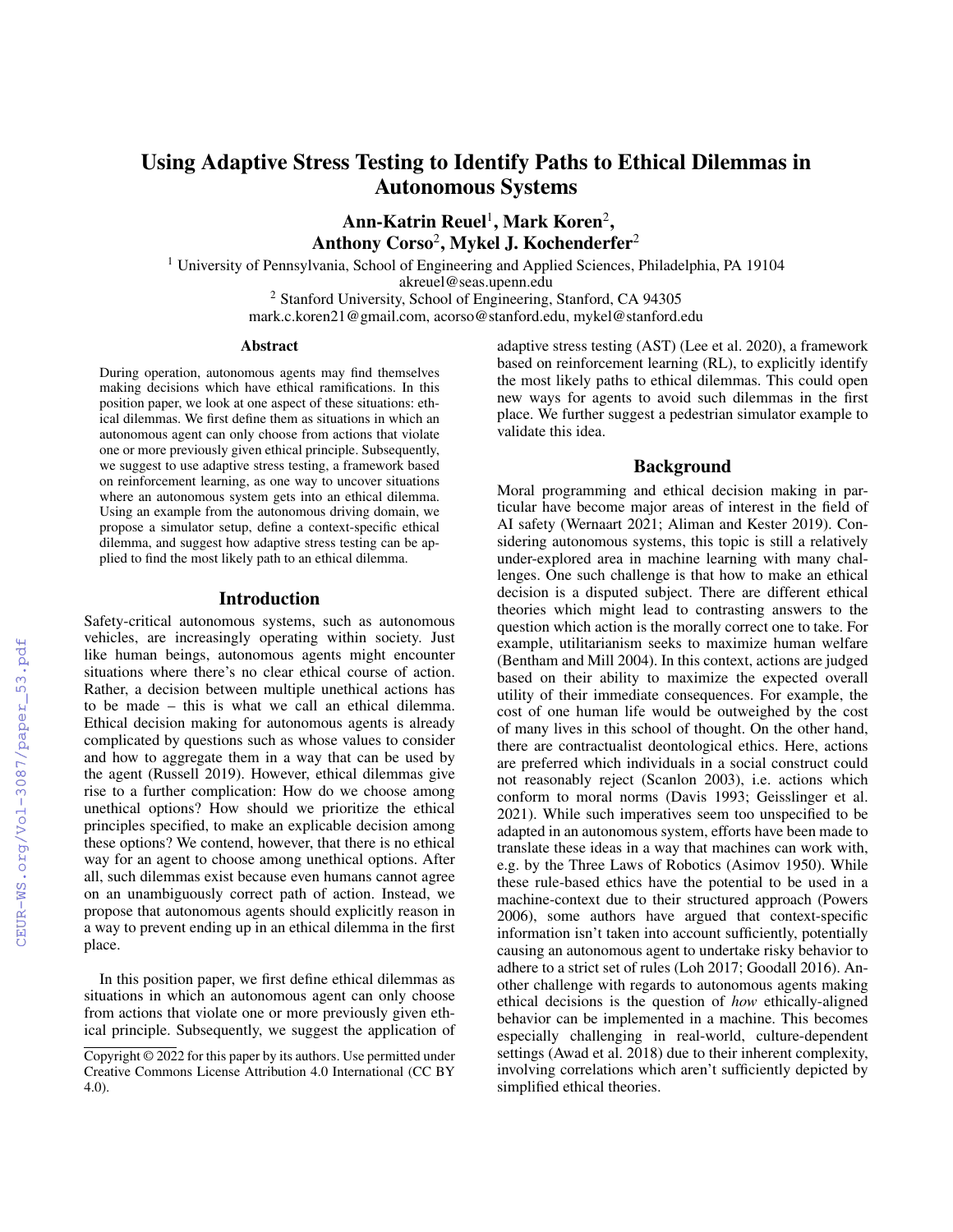Despite these challenges, work has been done to implement ethical decision making in autonomous systems. Conitzer et al. (2017) discuss moral decision making frameworks for autonomous agents on a high level. They argue that systems based on ad-hoc rules are insufficient and that a more general framework is needed. The authors compare game theoretic formalism approaches to classical supervised machine learning methods which are based on a labeled ethical decision data set. Conitzer et al. (2017) find that, while the former can take into account multi-agent decisions, the basic representation schemes would need to be extended to work as an ethical decision framework. On the other hand, they argue that supervised learning could help in making human-like ethical decisions. The major issue here is that ethical decision situations tend to take place in fairly complex statistical contexts, often involving multiple human and non-human agents who do not always act rationally (Hadfield-Menell et al. 2016). Hence, ethical decision situations are rarely comparable as even changing one parameter would often lead – from a human perspective – to a completely new evaluation of the situation.

Additional work to acquire and use human preferences in ethical decisions was conducted by Christiano et al. (2017). The authors used deep inverse RL ((Ng, Russell et al. 2000)), i.e. they involved humans in the agent's learning process by giving the human repeatedly short snippets of situations which she should order according to her preferences. The agent would use this information to refine its reward function, allowing it to iteratively adjust the function to the human's preferences. This approach could be used in ethical decision making, too, by showing humans two outcomes of an ethical decision which they should order with regards to their desirability, analogous to the Moral Machines approach (Awad et al. 2018). A similar idea was proposed by Abel, MacGlashan, and Littman (2016) who came to the conclusion that RL can be used to generalize moral values in a way that can be implemented in machines. However, there are multiple issues with these approaches: Firstly, one would need to select a balanced group of people who contribute to the ethical learning process of the agent to ensure that the moral judgement learned is representative of a larger population. Secondly, given the necessary constant involvement of humans in the learning process, this approach scales poorly. In addition to these shortcomings, none of the approaches discussed allows for the satisfactory resolution of ethical dilemmas, especially when human feedback is necessary, since such dilemmas aren't solvable by human beings per definition. Hence, it is unlikely that they can teach an agent what to do in such situations.

Due to these issues, we argue that approaches to prevent ethical dilemmas need to be studied, instead of trying to resolve ethical decision situations when a clear moral action is not present. This position paper is the first to propose the use of such an approach: We suggest to apply AST, an RLbased framework by Lee et al. (2020) to find failures in au-



Figure 1: Simplified adaptive stress testing framework showing its core components (Lee et al. 2020).

tonomous systems, to identify the most likely path to an ethical dilemma (for an overview of alternative approaches to find failures in autonomous systems, please refer to Corso et al. (2020)). This information could subsequently be used to prevent the agent from arriving in an ethical dilemma in the first place.

#### Approach

Adaptive Stress Testing is a framework that is used in safety-critical systems like aircraft collision avoidance systems to find the most likely path to a failure event. Instead of defining failure events as critical system failures such as aircraft collisions, though, we define them in this position paper as reaching a state in which the agent is in an ethical dilemma. We want to highlight that we specifically don't define an unethical action taken by the agent as failure but rather situations in which the agent can only make unethical decisions. This way, the issue of deciding for a course of action in an ethical dilemma can be circumvented, because the mere necessity for such a decision would qualify as a failure in our approach.

We first define ethical failures. We subsequently suggest a setup for our approach using a variation of the trolley problem which will be relevant in the context of autonomous vehicles. The trolley problem, first proposed by Thomson (1976), is a standard ethical dilemma considered in the literature where an autonomous agent has multiple options in a driving decision situation which all lead to fatal collisions.

#### Defining Ethical Failures

Based on the work by Dennis et al. (2016), we consider a set of abstract ethical principles  $\Phi$ , with  $\phi_1, \phi_2, ..., \phi_n$  corresponding to single abstract ethical principles such as "Don't harm humans.":

$$
\Phi = \{\phi_1, \phi_2, ..., \phi_n\}
$$

To transform these abstract principles into situationspecific ethical rules  $\Gamma = \gamma_1, \gamma_2, ..., \gamma_n$ , case-based reasoning is applied, as shown by (Anderson and Anderson 2007), which allows for a context-specific instantiating of the respective rules. A context, in our case, "informs an agent of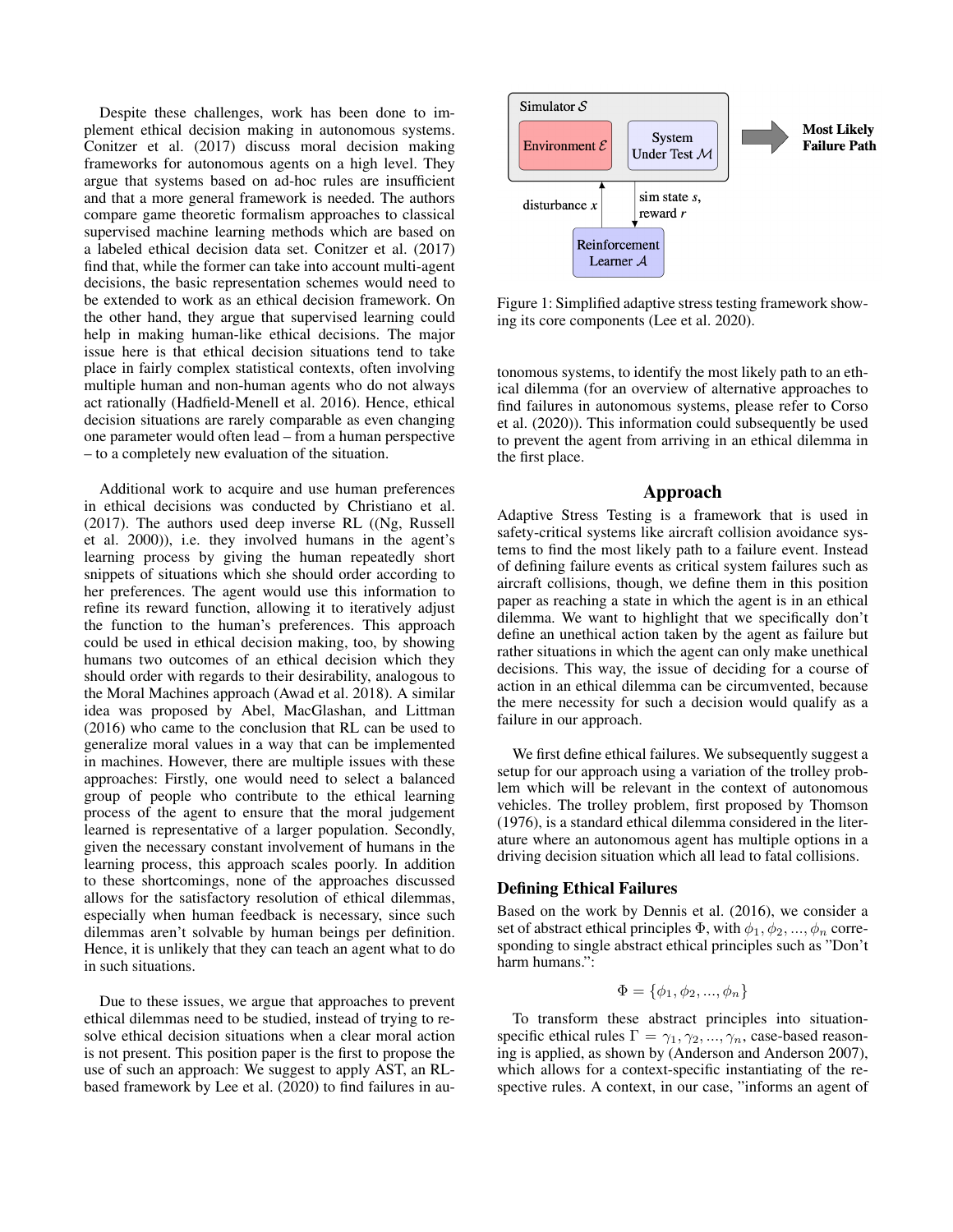what counts as a violation of the laws and principles by which the context is governed" (Dennis et al. 2016). An action is defined as unethical if it violates one or more of the ethical rules in  $\Gamma$  in a given context c. This establishment of ethical rules follows the deontologic ethics approach (see Grossi, Meyer, and Dignum (2005) for more information). Given these prerequisites, we define what an ethical dilemma is. To simplify, we assume that the defined ethical principles in set  $\Phi$  – and all ethical rules  $\Gamma$  derived from principles in  $\Phi$  – are equally important. Now, in a given context  $c$ , we have a set of actions  $A$  available to the agent:

$$
A_c = a_1, a_2, ..., a_n
$$

If all of these actions violate one or more ethical rules in the set  $\Gamma$  and hence in the principle set  $\Phi$ , there is per definition no ethical option available to the agent. The agent finds itself in an ethical dilemma.

#### Applying Adaptive Stress Testing

The evaluation of failure events has been extensively studied in safety-critical applications such as aircraft collision systems. One approach taken in this field is AST: Lee et al. (2020) were interested in finding the most likely path to failure events in "complex stochastic environments" (Lee et al. 2020) to understand how an agent arrives at a failure and hence prevent that failure path from being taken in the first place. Essentially, the authors followed a simulation-based approach where the knowledge of the system under test wasn't necessary. They formulated the problem as a sequential Markov Decision Process (MDP) in both fully and partially observable environments with stochastic disturbances. Subsequently, they let an agent try to maximize a reward function in this environment which rewards it for what is defined as failure.

In AST, there are four main components (see Figure 1): the simulator, the system under test, the environment, and the reinforcement learner. The reinforcement learner chooses a stochastic disturbance  $x$  to change the simulation in order to create failures. In return, it receives the simulator state s as well as the reward  $r$ . Using RL, the most likely path to a failure event can then be found by maximizing the reward. The framework operates in a black-box setting and a multiple-step simulation of the situation which can lead to a failure is required. Furthermore, simulation control functions need to be provided to the solver to allow for stochastic disturbances of the environment. The sampling which is subsequently performed by the framework is adapted based on a Monte Carlo tree search (MCTS), allowing for a best-first exploration of the search space. This leads to the following formal problem (Koren, Corso, and Kochenderfer 2020):

maximize 
$$
P(s_0, a_0, \ldots, s_t, a_t)
$$
  
subject to  $s_t \in E$ 

with  $S$  being the simulator,  $E$  the event space,  $P(s_0, a_0, ..., s_t, a_t)$  the probability of a trajectory in simulator S and  $st = f(a_t, s_{t-1})$ .



Figure 2: Example initial setup for simulator. The red circles depict pedestrians while the green boxes show immobile obstacles.

Simulation Design As a first step to show that AST can be used to identify paths to ethical dilemmas, we propose a toy problem in an autonomous vehicle simulator. We use the following specifications to propose a scenario which includes a version of the trolley problem (overall structure and core components modelled based on Koren et al. (2018)):

1. *Environment:* We propose to use a simplified environment where an autonomous vehicle drives on a one-lane street. On the sidewalk on each side of the street are both immobile obstacles as well as a variable number of pedestrians who are free to move in any direction, including past obstacles and across the street (see Figure 2). They can be described by their velocity  $(\hat{v}x^{(i)}, \hat{v}y^{(i)})$ and position  $(\hat{x}^{(i)}, \hat{y}^{(i)})$ , both relative to the system under test (see below). The positions of the obstacles should be fixed while the pedestrians' movement is controlled by AST.

The simulation state  $\mathbf{s}_{sim} = \left[ s_{sim}^{(1)}, s_{sim}^{(2)}, \dots, s_{sim}^{(n)} \right]$  consists of the states of each pedestrian i, with  $s_{sim}^{(i)} = \left[\hat{j}_{cr}(i), \hat{j}_{cr}(i), \hat{k}_{cr}(i)\right]$  For more details on the simula- $\hat{v}x^{(i)}, \hat{v}_y^{(i)}, \hat{x}^{(i)}, \hat{y}^{(i)}$ . For more details on the simulation of pedestrian movement, please refer to Koren et al. (2018).

- 2. *System under Test:* We propose to use the Intelligent Driver Model (IDM) (Treiber, Hennecke, and Helbing 2000) as our system under test. The IDM is programmed to stay in lane and drive in compliance with the rules of traffic. Its base speed is fixed at 35mph, i.e. the standard speed on most city streets. At each step, the system under test would receive a set of observations with the states of the pedestrians as well as the positions of the immobile obstacles. It would then choose an action based on these information which is then used to update the vehicle's state.
- 3. *Solver:* The exploration of the state space is dependent on the solver specifications. For additional details on the MCTS solver we propose to use, please refer to Lee et al. (2020). The solver should be able to interact with the simulator by resetting the simulator to its initial state, by drawing the next state  $s'$  after an action  $a$  was taken, and by evaluating whether a terminal state (an ethical dilemma or the end of the time horizon) has been found.
- 4. *Reward Function:* Compared to the original reward function by Lee et al. (2015), we suggest to use a modified version as implemented by Koren et al. (2018):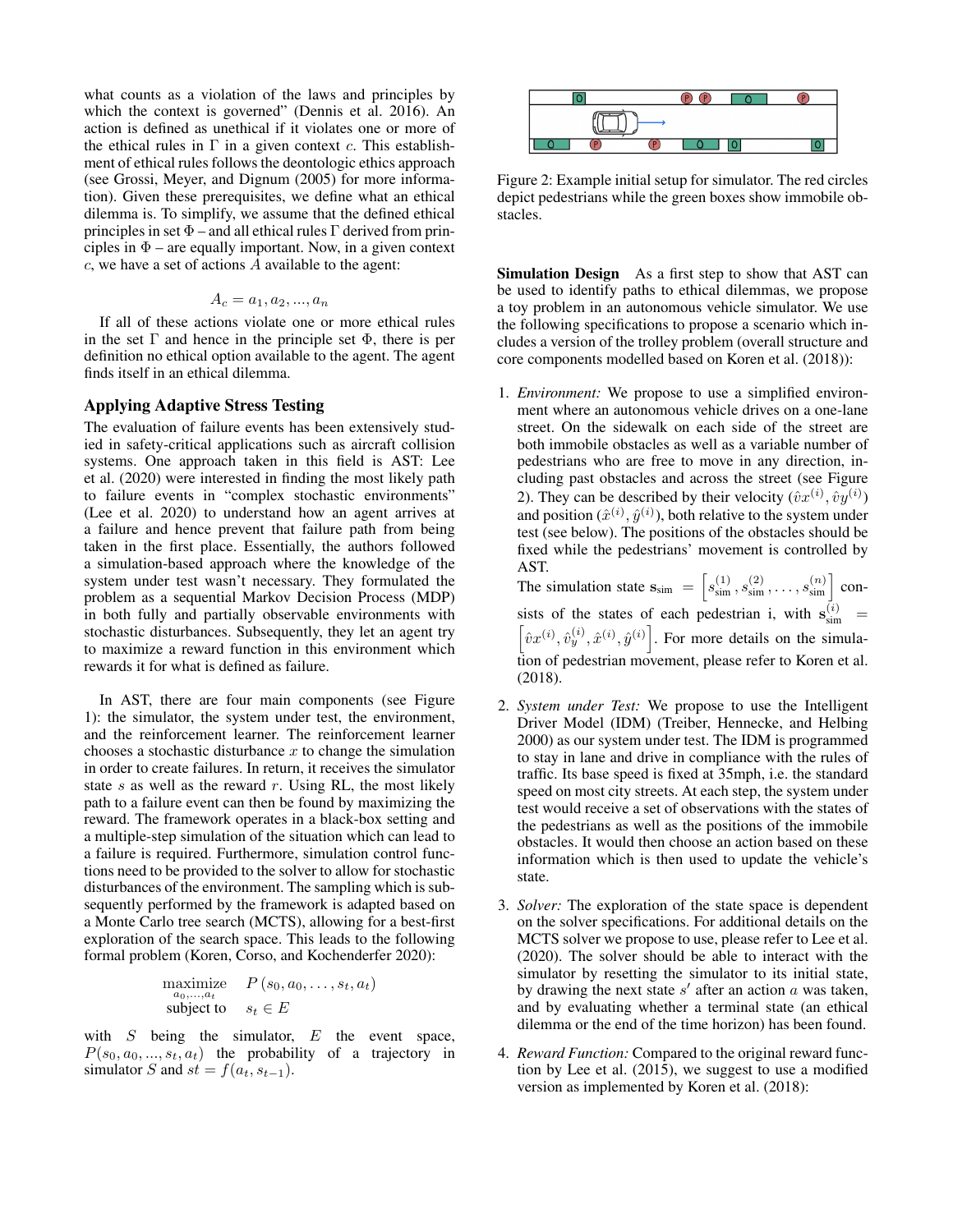

Figure 3: Example ethical dilemma. A pedestrian moves in front of the vehicle, leaving it with the option to crash into the pedestrian, a pedestrian on the left-hand side, or an obstacle on the right-hand side.

$$
R(s) = \begin{cases} 0 & s \in E \\ -\alpha - \beta \times \text{DIST}\left(\mathbf{p}v, \mathbf{p}p\right) & s \notin E, t \ge T \\ -\log\left(1 + M\left(a, \mu_a \mid s\right)\right) & s \notin E, t < T \end{cases}
$$

where  $DIST(pv, pp)$  would be the distance between the closest pedestrian and the system under test, while the Mahalanobis distance could be used as a proxy for the probability of an action. See Koren et al. (2018) for more details. This reward function covers three cases: a) finding an ethical dilemma, which gives the highest reward, b) finding no dilemma and reaching the time horizon, which gives the lowest reward (by choosing high  $\alpha$  and  $\beta$  values), and c) finding no dilemma but the agent still operates within the specified time horizon T.

Ethical Dilemmas As Failure Events The key idea is now to define our event of interest, i.e. the failure event, not as a collision (as in Koren et al. (2018)) but as a decision situation in which the agent finds itself in an ethical dilemma.

One example for the subset of the state space we're interested in in our simulator are settings in which the path of the system under test is blocked on both the left- and right-hand side, either by a pedestrian or an obstacle, while a pedestrian appears in close proximity in front of the vehicle (see Figure 3). We assume that a crash with an obstacle would severely injure the passengers of the system under test while a crash with a pedestrian would severely injure the pedestrian. We further assume that the agent would be given the ethical principle

$$
\phi_h = do \text{ no harm}
$$

which could be translated into the context-specific ethical rules

$$
\gamma_p = do
$$
 not harm pedestrians  
 $\gamma_o = do$  not harm occurs

Note that our system does not require any weighting to be given on harming an occupant vs. harming a pedestrian. It is sufficient to say that a violation of either is a violation of the directive to do no harm to a human. Confronted with the situation described above, the autonomous agent identifies the following available actions (planning and identifying available actions is not part of this paper; please refer to Tulum, Durak, and Yder (2009) or Coles et al. (2010) for further information):

- Option  $a_o$ : Crash into an obstacle, likely causing harm to the agent's occupants.
- Option  $a_p$ : Crash into a pedestrian, likely causing harm to the the pedestrian and potentially the agent's occupants.

The corresponding action space is

$$
A = \{a_o, a_p\}
$$

No matter which action the agent would choose, he would violate either  $\gamma_p$  (by harming a pedestrian) or  $\gamma_o$ (by harming its occupants) and as a consequence also  $\phi_h$ , i.e. to cause no harm. Hence, neither option can be clearly identified as ethical and the agent ends up in a dilemma. As per the original AST framework, instead of receiving a negative reward for a failure event, the agent would receive a positive reward for these situations to encourage finding paths to ethical dilemmas.

The goal of the AST framework is then to maximize this reward by disturbing the pedestrian movement and creating failure states in which it receives the highest reward. This approach results in the most likely path to an ethical dilemma – an information which could subsequently be used to prevent this path from being taken, decreasing the likelihood of ending up in such a dilemma in the first place.

### Future Research Directions

Identifying ethical dilemmas using AST comes with challenges that need to be addressed in future work. Firstly, it depends on the availability of a simulator which sufficiently depicts an ethical decision situation. Secondly, the defined ethical principles need to be specific enough so that the agent can evaluate its available actions with regards to these principles. Furthermore, the ethical principles should be defined such that the majority of potentially affected people agrees with them, which has been an open issue in research (Gabriel 2020). Also, while AST can find the most likely path to a failure event, it might be the case that all possible paths result in an ethical dilemma, i.e. that it cannot be prevented. For these cases, other strategies to prevent or deal with ethical dilemmas need to be employed, which are still an unresolved question in the field. Another limitation of the AST framework that has to be considered is that the downstream effect of immediate actions taken by the agent isn't part of the analysis. Despite these open questions, our next step will be to implement the proposed setup for an empirical proof of the approach. This could then be extended to show how the information of a path to an ethical dilemma can be used to prevent that path from being taken in the first place. While not a one-size-fits-all framework to deal with ethical dilemmas in autonomous systems, AST can be used as part of a larger strategy to deal with such decision situations.

#### **Conclusions**

In this position paper, we showed how ethical failures can be defined and subsequently used as failure events in the AST framework. This constitutes a novel approach in dealing with ethical dilemmas in autonomous decision systems: Instead of solving them, we suggest to circumvent ethical dilemmas in the first place by identifying the most likely path to such a failure event. As a next step, we propose the implementation of the suggested simulator as a proofof-concept. Long-term, this approach could be part of more comprehensive efforts to create ethical autonomous systems.